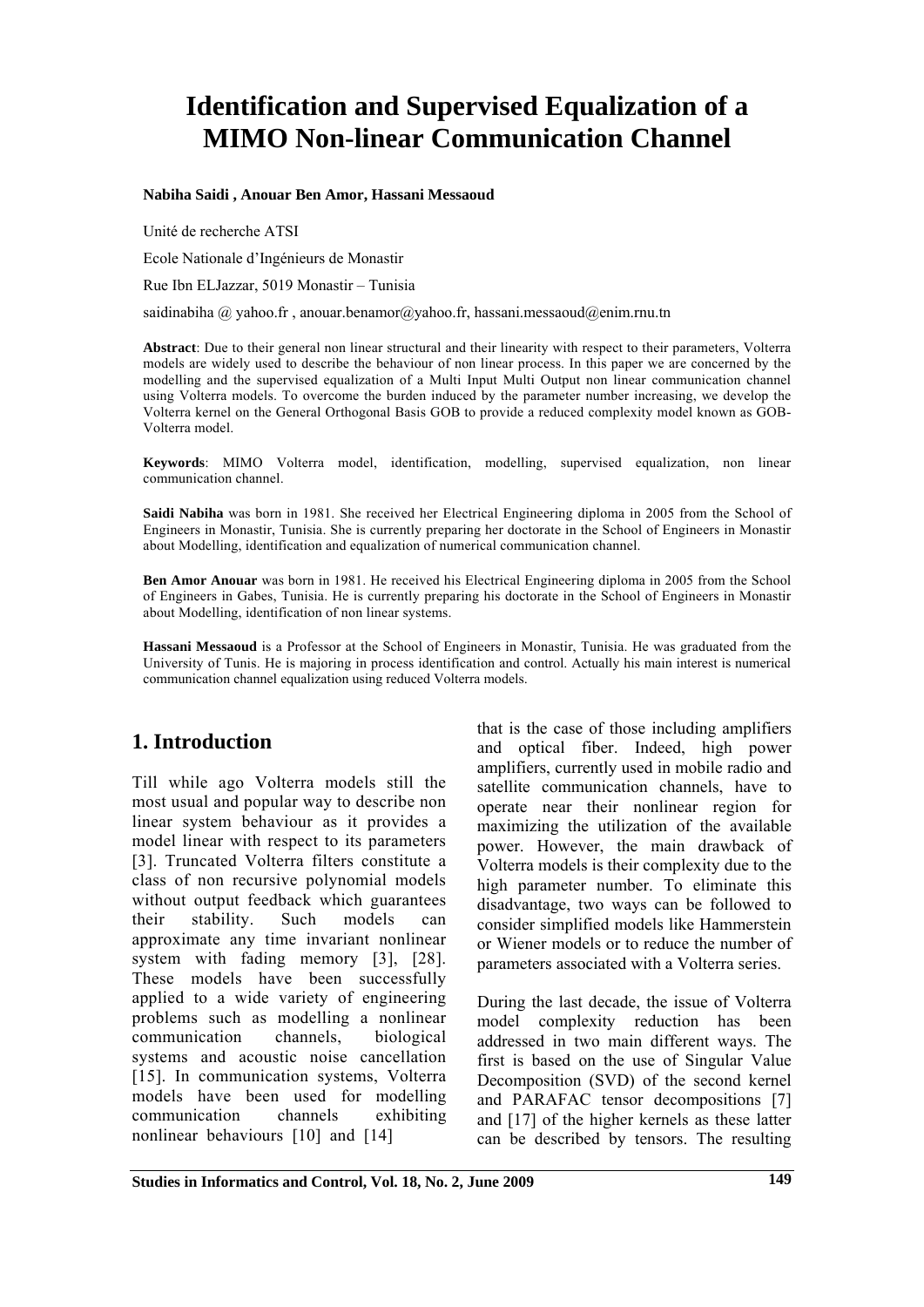reduced model known as SVD PARAFAC Volterra model [19], [20], [21]. The second is based on expanding the Volterra kernels on orthonormal basis (OB) such as the Laguerre functions basis [4], [5] and [6] or the Generalized Orthonormal Basis (GOB) [16], [22] and [23]. The complexity reduction depends on the choice of the basis parameter structure such as poles and truncating order. Recently, many approaches are given to identify Multiple-Input- Multiple-Output (MIMO) Volterra models to describe wireless communication channel [11][12][13]. The provided model can be used to design equalizers to restitute the transmitted signals. Channel identification and equalization consist in the retrieval of unknown information about the transmission channel and source signals, respectively. In order to reach a desired quality of service, broadband wireless communication systems classically perform channel identification and/or equalization using pilot symbols, i.e. training sequences composed of a priori known signals.

In this paper we are interested to the identification and supervised equalization of a MIMO non linear communication channel described by a reduced MIMO Volterra model. This reduction is ensured by developing Volterra kernels on Generalized Orthogonal Bases (GOB). The resulting model is used to synthesise the supervised equalizer.

# **2. Volterra Model**

Volterra models have several important properties that make them very useful for the modelling and analysis of non linear systems [3]. These models which are linear with respect to their parameters, the kernel coefficients, suffer from the huge increasing of the parameter number depending on non linearity hardness.

## **2.1 SISO Volterra model**

The model output is written as:

$$
y(k) = \sum_{i=1}^{\infty} \left\{ \sum_{m_i=0}^{\infty} \cdots \sum_{m_i=0}^{\infty} h_i(m_1, \cdots, m_i) \prod_{n=1}^{i} u(k - m_n) \right\}
$$
(1)

Where *u* and *y* are the input and the output of the process respectively and  $h_i(m_1, \dots, m_i)$  is the i<sup>th</sup> Volterra kernel. For causal and stable system, the infinite sums in (1) can be truncated to a finite one as:

$$
y(k) = h_0 +
$$
  
\n
$$
\sum_{i=1}^{P} \sum_{m_1=0}^{M-1} \sum_{m_2=0}^{M-1} \dots \sum_{m_i=0}^{M-1} h_i (m_1, ..., m_l) u(k-m) ... u(k-m)
$$
  
\n(2)

Where P is the process non linearity degree, M is the memory and  $h_0$  is the statistical characteristic.

The Volterra model can be seen as a natural extension of the linear system impulse response to non linear systems. Although it is linear with respect to its parameter such model suffers from the increasing of its parameter number and any attempt for its using in real time application may fail if a reduction operation doesn't precede such attempt. The parameter number of the Volterra model given by (2) is:

$$
n_p = 1 + \sum_{i=1}^{P} M^i
$$
 (3)

To reduce this number we use generally the triangular form of the Volterra model, given as:

$$
y(k) = h_0 + \sum_{i=1}^{P} \sum_{m_1=0}^{M-1} \sum_{m_2=m_1}^{M-1} \dots \sum_{m_i=m_{i1}}^{M-1} h_i(m_1, m_2, ..., m_i)
$$
  
 
$$
\times \prod_{j=1}^{i} u(k-m_j)
$$
 (4)

And the relevant parameter number of such model is:

$$
n_{tri} = 1 + \sum_{i=1}^{P} \frac{(M-1+i)!}{(M-1)!i!}
$$
 (5)

## **2.2 MISO Volterra model [29], [30]**

For multiple inputs; the output of the Volterra model in its triangular form is: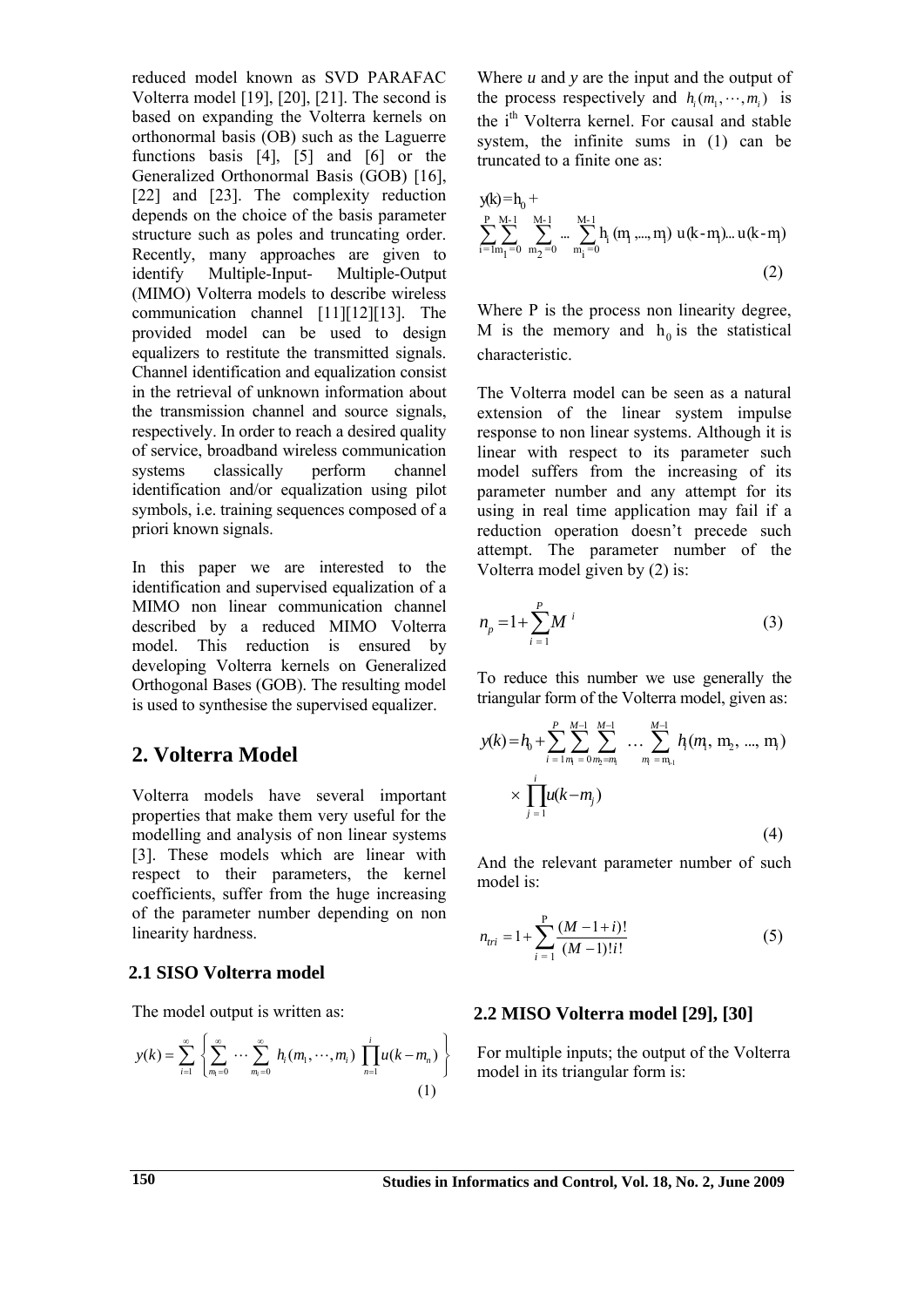$$
y(k) = h_0 +
$$
  
\n
$$
\sum_{i=1}^{P} \sum_{j_1=1}^{n} \dots \sum_{j_i=1}^{n} \sum_{m_i=0}^{M-1} \dots \sum_{m_i=m_{i-1}}^{M-1} h_{j_1, j_2, \dots, j_i}(m_1, \dots, m_i) \quad (6)
$$
  
\n
$$
\times \prod_{e=1}^{i} u_{j_e}(k - m_e)
$$

Where  $u(k) = [u_1(k) \ u_2(k) \ \cdots \ u_n(k)]^T$  and  $y(k)$  are the process input vector and output respectively and  $h_{j_1, j_2, \dots, j_i}(m_1, \dots, m_i)$  is the Volterra kernel. P is the non linearity degree and M is the memory. The corresponding parameter number is:

$$
n_{MISO} = 1 + \sum_{i=1}^{P} n^i \frac{(M-1+i)!}{(M-1)! i!}
$$
 (7)

## **2.3 MIMO Volterra model**

The MIMO system can be considered as a collection of Multi Input Single Output (MISO) sub systems. Thus the modelling of the MIMO System is equivalent to the modelling of its sub systems. Let a MIMO system with n inputs and S outputs, each subsystem output  $y_s(k)$  can be developed on Volterra series as:

$$
y_{s}(k) = h_{0}^{S} + \sum_{i=1}^{P} \sum_{j=1}^{n} \sum_{j=1}^{n} \sum_{m_{1}=0}^{M+1} \sum_{m_{1}=m_{1}}^{M+1} h_{j}^{S} y_{1}^{j} y_{2}^{j} \cdots y_{i}^{j} \Big| m_{1}^{N} \cdots m_{i}^{j} \Big|
$$
  
\n
$$
\times \prod_{e=1}^{i} u_{j}^{(k-m)} , \text{ s=1,...,S}
$$
 (8)

 $h^{s}$ <sub>*j*1</sub>, *i*<sub>2</sub>, ..., *j<sub>i</sub>*</sub>  $(m_1, ..., m_i)$  is the Volterra Kernel of i<sup>th</sup> order corresponding to the sub system the output of which is  $y_s(k)$  and  $h_0^s$  : is the statistical characteristic corresponding to  $y_s(k)$ .

The parameter number is:

$$
n_{MIMO} = \left(1 + \sum_{i=1}^{p} n^i \frac{(M-1+i)!}{(M-1)!i!}\right) * S \qquad (9)
$$

Reduced Volterra model

#### **3.1 Generalised Orthogonal Basis (GOB)**

When developing a linear transfer function on an orthogonal basis it can be written as a

linear combination of the basis functions and the coefficient of such combination [24], known as the Fourrier coefficients, are the yielded model parameters.

$$
G(z) = \sum_{n=0}^{\infty} g_n B_n(z) \tag{10}
$$

Where  $B_n(z)$  are the z-transform of the basis functions and  $g_n$  are the Fourrier coefficients.

$$
B_n(z) = \frac{\sqrt{1 - |\xi_n|^2}}{z - \xi_n} \prod_{k=0}^{n-1} \left( \frac{1 - \xi_k^* z}{z - \xi_k} \right) \tag{11}
$$

 $\xi_k$  is the pole of order k,  $|\xi_k|$  < 1

If the considered system is stable, the infinite sum in (10) can be truncated to a finite value called truncating order.

The GOB model can be described by a state space representation

$$
\begin{cases} X(k+1) = AX(k) + Bu(k) \\ y(k) = CX(k) \end{cases}
$$
\n(12)

**With** 

for  $i - j > 1$ 

$$
X(k) = \begin{bmatrix} x_0(k) \\ x_1(k) \\ x_2(k) \\ \vdots \\ x_n(k) \end{bmatrix}; B = \begin{bmatrix} b_1 \\ b_2 \\ b_3 \\ \vdots \\ b_{n+1} \end{bmatrix}; C^{T} = \begin{bmatrix} g_0 \\ g_1 \\ g_2 \\ \vdots \\ g_n \end{bmatrix};
$$
  
\n
$$
A = \begin{bmatrix} a_{1,1} & 0 & 0 & \cdots & 0 \\ a_{2,1} & a_{2,2} & 0 & \cdots & 0 \\ a_{3,1} & a_{3,2} & a_{3,3} & \cdots & 0 \\ \vdots & \vdots & \vdots & \ddots & \vdots \\ a_{n+1,1} & a_{n+1,2} & a_{n+1,3} & \cdots & a_{n+1,n+1} \end{bmatrix}
$$
  
\n
$$
a_{ij} = \xi_{i-1}, \text{ for } i = j
$$
  
\n
$$
a_{ij} = (1 - \xi_{j-1}^{*} \xi_{j-1}) A_j, \text{ for } i - j = 1
$$
  
\n
$$
a_{ij} = (-1)^{i-j+1} (1 - \xi_{j-1}^{*} \xi_{j-1}) \prod_{k=j}^{i-1} A_k \prod_{k=j+1}^{i-1} \xi_{k-1}^{*}
$$

**Studies in Informatics and Control, Vol. 18, No. 2, June 2009 151**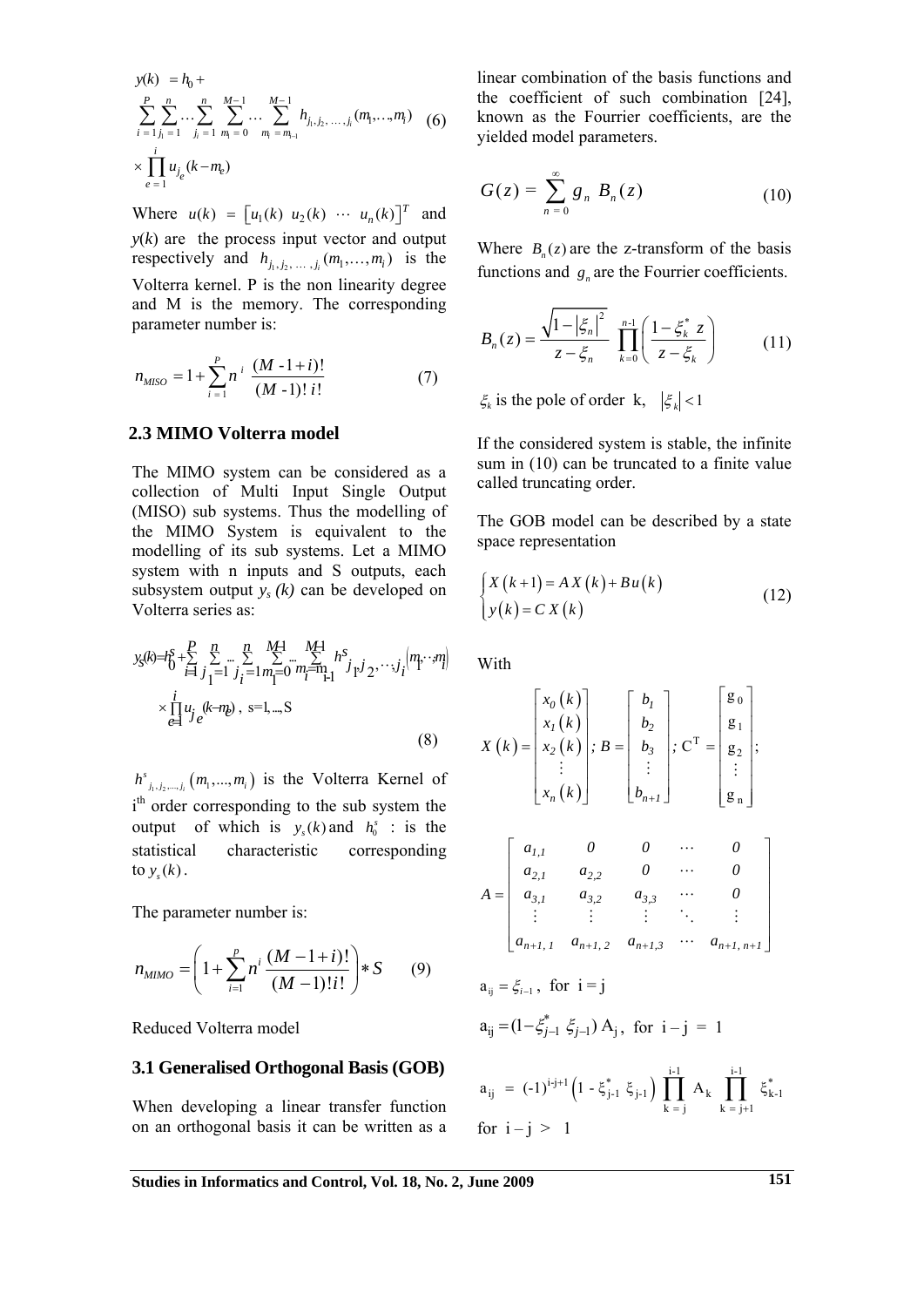$$
b_1 = \sqrt{1 - |\xi_0|^2}
$$
  
\n
$$
b_i = (-1)^{i+1} \sqrt{1 - |\xi_0|^2} \left( \prod_{k=1}^{i-1} A_k \xi_{k-1}^* \right),
$$

for  $i > 1$ 

#### **3.2 GOB MIMO Volterra model**

In the following we will be only interested to the decomposition of MIMO system on GOB [1]. As mentioned in the introduction, because of the linearity of Volterra model with respect to its parameters, we proceed in this paragraph to the decomposition of Volterra kernels of the Volterra model on the Generalised Orthogonal Base GOB. This decomposition will be done on the same GOB basis. The output of the model  $y_s(k)$  is then written as:

$$
y_s(k) = h_0^s + \sum_{i=1}^P \sum_{j_1=1}^n \sum_{j_1=1}^n \sum_{k_{j_1}=0}^\infty \sum_{k_{j_2}=0}^\infty \cdots \sum_{k_{j_i}=0}^\infty g_{k_{j_1},k_{j_2},\ldots,k_{j_i}}^{j_1, j_2, \ldots, j_i}
$$

$$
\times \prod_{e=1}^i \text{log}_{k_{j_e}}^{j_e}(k)
$$
(13)

With  $xs_{k_l}^l(k)$  is the filtered input given by:

$$
xs_{k_l}^l(k) = \sum_{m=0}^{M-1} bs_{k_l}(i) u_l(k-m) \quad l = 1...n
$$
\n(14)

And  $gs^{j_1, j_2, \cdots, j_i}_{k j_1, k j_2, \cdots, k}$  $g s_{k j_1, k j_2, \dots, k j_i}^{j_1, j_2, \dots, j_i}$  are the coefficients of the kernels on the GOB base.

Taking into account the truncating order *K* of the GOB base, relation (13) can be written in triangular form as:

$$
y_{s}(k) = h_{0}^{s} + \sum_{i=1}^{P} \sum_{j_{1}=1}^{n} \sum_{j_{i}=1}^{n} \sum_{k_{j_{1}}=0}^{K-1} \sum_{k_{j_{2}}=k_{j_{1}}}^{K-1} \cdots \sum_{k_{j_{i}}=k_{j_{i-1}}}^{K-1} g s_{k_{j_{1}}k_{j_{2}},...,k_{j_{i}}}^{k_{j_{1}},k_{j_{2}},...,k_{j_{i}}} \times \prod_{e=1}^{i} x_{k_{j_{e}}}^{i_{e}}(k)
$$
\n(15)

The total number of parameters is:

$$
\left[1 + \sum_{i=1}^{P} n^i \frac{(K - 1 + i)!}{(K - 1)!i!} \right] S \tag{16}
$$

In Table 1, for a double output double input system we vary the truncating order K of a reduced quadratic Volterra model with memory  $M = 5$  and we note the parameter number.

**Table 1.** Parameter number of the reduced and classical Volterra models

| Reduced Volterra Model |           | Volterra  |
|------------------------|-----------|-----------|
|                        |           | Model     |
| Truncating             | Parameter | Parameter |
| order                  | number    | number    |
| $K = 1$                | 14        |           |
| $K = 2$                | 34        | 142       |
| $K = 3$                | 62        |           |
| $K = 4$                | 98        |           |

It resorts that the decomposition of Volterra kernels on GOB reduces efficiently the model parameter number if the truncating order is low.

#### *Pole optimisation:*

The complexity reduction is then very depending on the choice of poles that characterize the GOB basis. Poles can be optimized by means of a gradient-type algorithm [16] and [24] or to use the experimental method which selects poles that minimise the Normalized Mean Square Error (NMSE) between the real output  $y_s(k)$  and the output of the model  $\hat{y}_s(k)$ . In this paper we adopt the latter to optimise the GOB poles for a MIMO Volterra model.

$$
\xi_{i,opt}^{s} = Arg \min_{p_i} NMSE(s) (p_j); j = 1,...,P \quad (17)
$$

Where  $NMSE(s)$  is the Normalised Mean Square Error relative to the subsystem s.

$$
NMSE(s) (p_j) = \frac{\sum_{k=0}^{N_m} [y_s(k) - \overline{y}_s(k)]^2}{\sum_{k=0}^{N_m} [y_s(k)]^2}
$$
(18)

*Nm* is the observation number

# **4. Supervised Equalization of a Non Linear Communication Channel**

The received signal depends on the number of the channel inputs and outputs i.e. sources and antennas. In this section the case multiple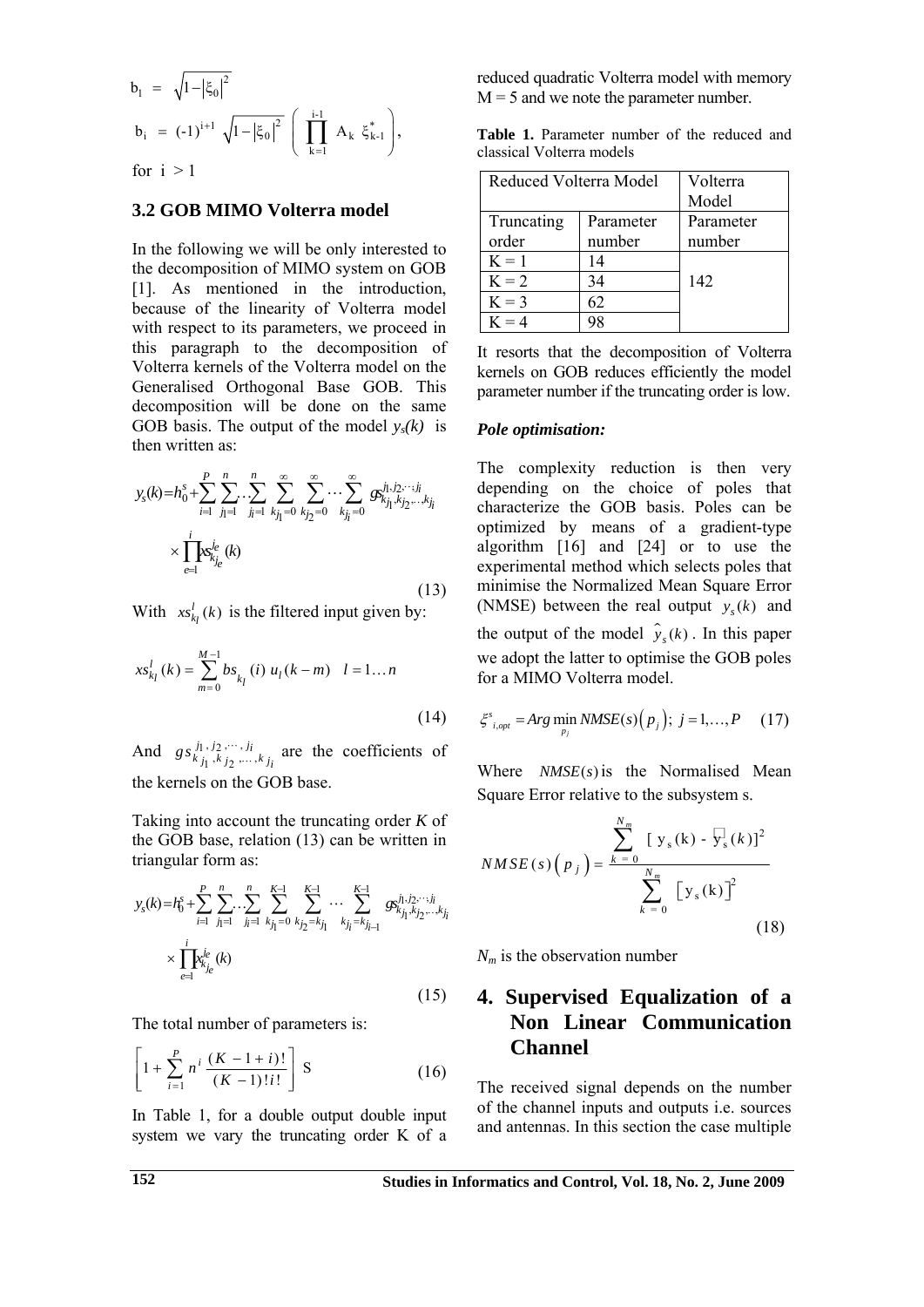inputs multiple outputs non linear communication channels will be addressed so that the users number corresponds to the channel input number and the antenna number is related to the output number.

## **4.1 Transmission channel (SISO case)**

The numerical transmission systems carry the information from the source to the destination using a transmission channel composed [18], as shown in **Figure 1**, of a modulator, a physical support which serves as a transmission medium and a demodulator.

noise or attenuates some frequencies because of its frequency selectivity. To avoid these imperfections and generate the source signal, many techniques have been proposed in literature such as supervised equalisation.

## **4.2. Supervised equalization of numerical communication channels**

The equalization is a processing operation carried out in the receiver of a communication system to reduce the inter symbol interferences. The supervised equalization is based on the emission of a set



**Figure 1.** Numerical SISO Communication system



**Figure 2.** Outline of a communication system

The source generates the analogue signal to be transmitted which is converted by the AD converter to yield a numerical word. This word is converted, using an encoder, in a coded word, then to an amplitude modulated signal the frequency of which depends on the transmission medium. The channel output is that signal after being demodulated. The equaliser, composed of the decision element and a filter, has to resituate the coded symbols sent to the channel. The resulting signal is then decoded before being sent to its destination. However from the source to the destination the signal may have many perturbations which influence its quality. In fact, the channel often introduces an additive

known by the destination and called learning sequence to identify the channel and to initialise the equalizer [18], [2]. **Figure 2** gives an outline of a communication system.

u(k) represents the discrete sequence of data transmitted time instant  $k$ ;  $b(k)$  are the additive noise samples to the channel output,  $y<sub>C</sub>(k)$  the disturbed samples at the channel output,  $y(k)$  the discrete sequence at the equaliser filter output and  $\hat{u}(k)$  the estimated sequence at the decision element output. The equaliser filter and the decision element form together the reconstruction bloc which accommodates the signal  $v_c(k)$  by minimising the distortions effects on  $x(k)$  so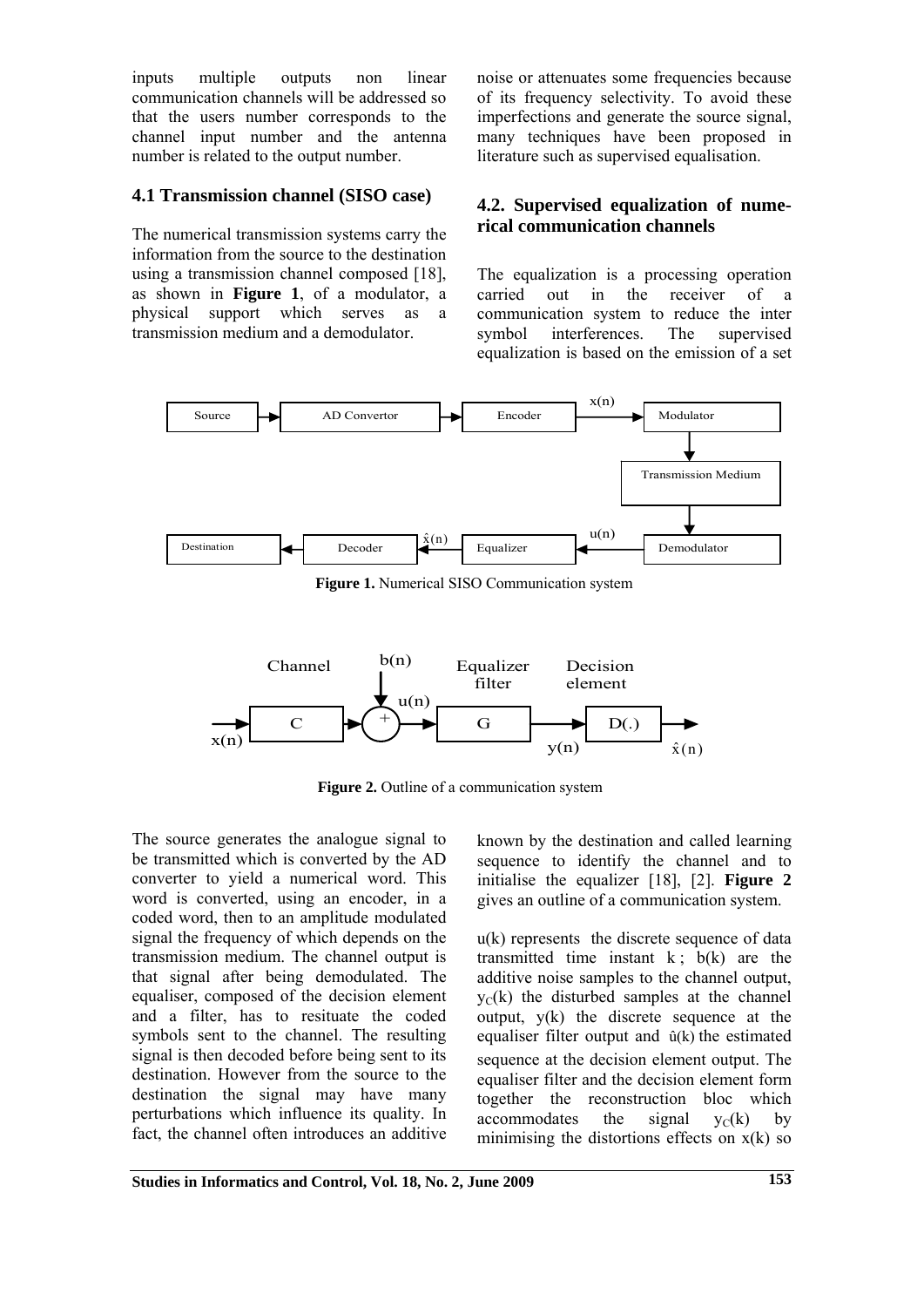that the provided sequence  $\hat{u}(k)$  be as close as possible to the channel input  $u(k)$ .



**Figure 3.** MIMO channel equalization

The decision element is generally a non linear function which transforms the filter equalizer output into symbols to yield  $\hat{u}(k)$ , example the sign function

$$
D(y) = sign(y) = \begin{cases} +1 & \text{if } y \ge 0 \\ -1 & \text{if } y < 0 \end{cases}
$$
 (19)

The supervised equalization of a linear communication channel using Laguerre function has been proposed in [18] and [2] this work has been tackled using of Generalized Orthogonal Basis in [27].

## **4.3 MIMO channel**

Consider a MIMO non linear channel characterised by n sources (users) and S the received antenna. This channel can be modelled by a MIMO Volterra given by:

$$
y_{s}(k) = h_{0}^{s} + \sum_{i=1}^{p} \sum_{j_{1}=1}^{n} \sum_{j_{i}=1}^{n} \sum_{m_{1}=0}^{M-1} \dots \sum_{m_{i}=m_{i}}^{M-1} h_{j_{1},j_{2},...,j_{i}}^{s}(m_{1},...,m_{i})
$$
  
\n
$$
\times \prod_{e=1}^{i} u_{j_{e}}(k-m_{e}) + v_{s}(k)
$$
\n(20)

Where  $y_s$  ( $s = 1, ..., S$ ) is the signal received by the  $s<sup>th</sup>$  antenna at time instant k, P is the non linearity order of the channel and M is the channel memory.

 $h^{s}$ <sub>*j*<sub>1</sub></sub>, *j*<sub>2</sub>, ..., *j*<sub>*i*</sub></sub>  $(m_1, \dots, m_i)$ the kernel coefficients of the s<sup>th</sup> subchannel and  $v_s(k)$  is the additive white Gaussian noise to the  $s<sup>th</sup>$ antenna, it is assumed that the noise components are zero mean.

The MIMO non linear channel equalization

As the considered communication system is non linear its description will be more accurate once it uses a non linear model. Therefore we adopt the MIMO GOB-Volterra models to synthesise a supervised equalizer of a non linear multiple input multiple output communication channel. In fact, in a transmission system, the receiver antennas which collect the information signal collect perturbations as well which may cause the Inter Symbol Interferences: ISI that is responsible of transmission errors. To improve the performances of transmission systems, the receiver has to identify the distortions introduced by the channel.

The equalizer is composed of a MIMO filter G described by a reduced (GOB) quadratic Volterra model. Using its input output observations, the filter coefficient identification is ensured by the RLS (Recursive Least Square) algorithm and the basis pole optimisation is achieved by the minimisation of the Normalised Mean Square Error *NMSE*. The decision error for the i<sup>th</sup> input of the channel  $(i<sup>th</sup>$  output of the equalizer) is defined as:

$$
e_i(k) = \begin{cases} 1 & \text{if } u_i(k) \neq \hat{u}_i(k) \\ 0 & \text{if } u_i(k) = \hat{u}_i(k) \end{cases}; i=1,...,n (21)
$$

The performance criteria used to evaluate the equalization quality is the *NMSE*  between the filter output  $v_{Fi}(k)$  and the information signal ui(k).

$$
NMSE(i) = \frac{\sum_{k=1}^{N_m} (u_i(k) - y_{Fi}(k))^2}{\sum_{k=1}^{N_m} (u_i(k))^2}
$$
(22)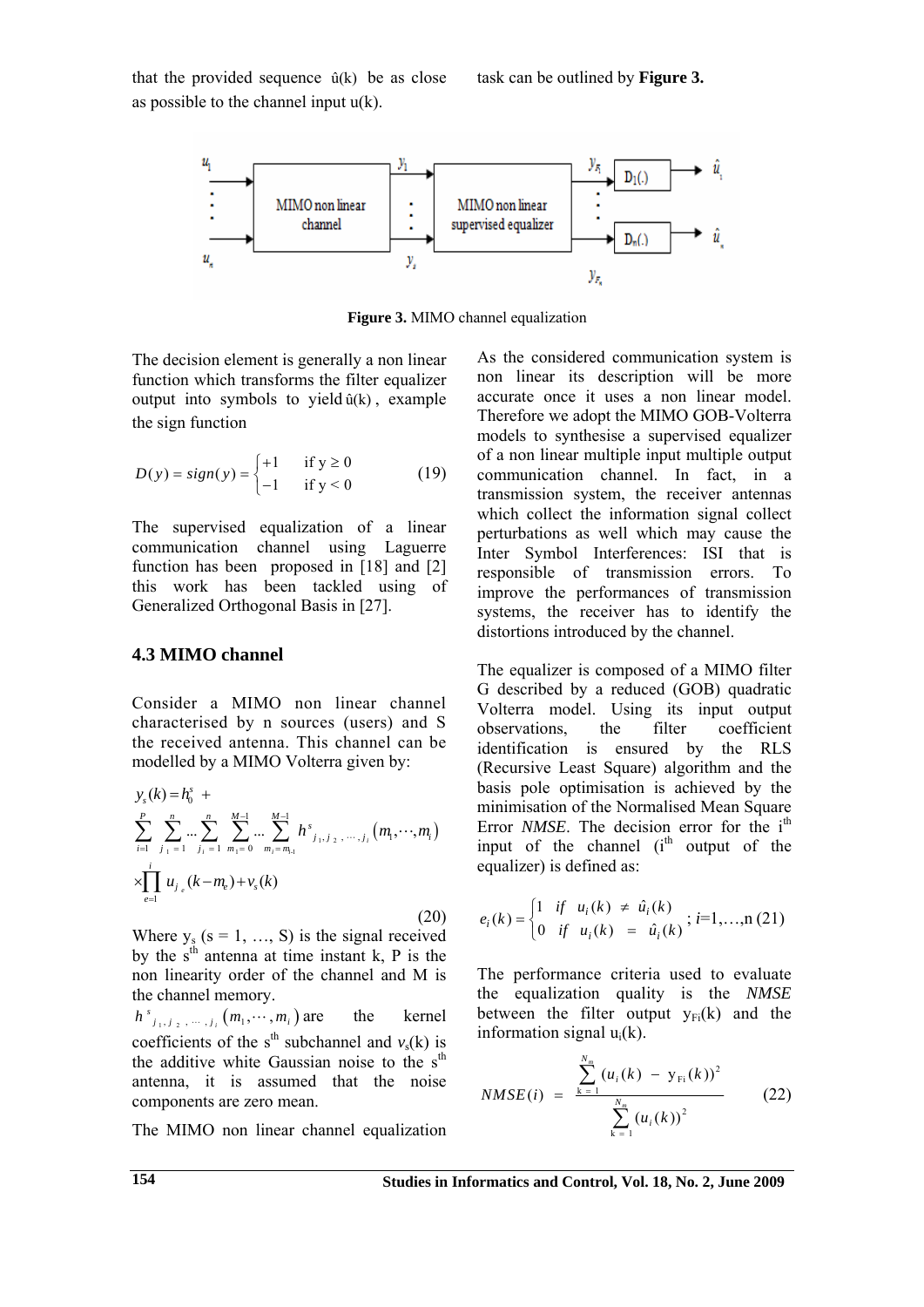This *NSME* is due to the Inter Symbol Interferences and the additive noise evaluated by the signal to noise ratio SNR(s) for the *s th* output of the channel.

$$
SNR(s) = \frac{\sum_{k=0}^{N_m} (y_s(k) - \overline{y_s})^2}{\sum_{k=0}^{N_m} (v_s(k) - \overline{v_s})^2}
$$
(23)

With  $N_m$  the observation number,  $\bar{y}_s$  and  $\overline{v}_s$  are the mean values of the s<sup>th</sup> channel output  $y_s(k)$  of and the s<sup>th</sup> noise value  $y_s(k)$ respectively.

## **4.4. Simulation results**

Consider the non linear Multiple Input Multiple Output MIMO Volterra channel [31] described by:

$$
\begin{cases}\ny_1(k) = 2 u_1(k) + 0.4 u_1(k-1) + 0.08 u_1(k-2) \\
2 u_1(k) u_1(k-1) + 0.2 u_1(k) u_2(k-1) + \\
0.2 u_2(k) u_1(k-1) + 0.1 u_1^2(k-1) + v_1(k) \\
y_2(k) = u_2(k) + 0.3 u_2(k-1) + 0.09 u_2(k-2) \\
0.01 u_1^2(k-1) + 0.01 u_2^2(k-1) + v_2(k)\n\end{cases}
$$
\n(24)

Where  $u_1 \in \{-1, 1\}$  and  $u_2 \in \{-2, 2\}$  are the channel inputs,  $y_1$  and  $y_2$  are its outputs and  $v_1$  and  $v_2$  are additive white noises.

#### **4.4.1 Identification of the Channel:**

This MIMO non linear channel can be modelled by a GOB MIMO Volterra model with  $P = 2$  and a truncating order  $K = 2$ .

The total parameter number of the reduced model is 34 and the number of poles is 4.

#### • *First output of the channel:*

The optimal poles for the first subsystem optimised by the minimisation of the NMSE, are  $\xi_{01} = -0.1$  and  $\xi_{11} = 0.1$ . We plot in **Figure 4** the validation of the first output of the channel and the output of the model; we note the concordance between both outputs.



**Figure 4.** Validation of the first output of the channel

The NMSE for the first subsystem is 2.08%.

#### • *Second output of the channel:*

The optimal poles for the second subsystem are  $\xi_{02} = 0.3$  and  $\xi_{12} = -0.3$ . In **Figure 5** we plot the second output of the channel and the output of the model we note the concordance between both outputs. The NMSE is 0.03%.



**Figure 5.** Validation of the second output of the channel

#### **4.4.2 Supervised equalization of the Channel**

The equalizer can be modelled by a GOB MIMO Volterra model with two inputs and two outputs, a non linearity degree  $P = 2$  and a truncating order  $K = 2$ . The total parameter number of the equalizer model is 34 and the number of GOB poles is 4. First we assume that the equalizer inputs are noise free and we proceed to the equalization of both subsystems describe the MIMO channel.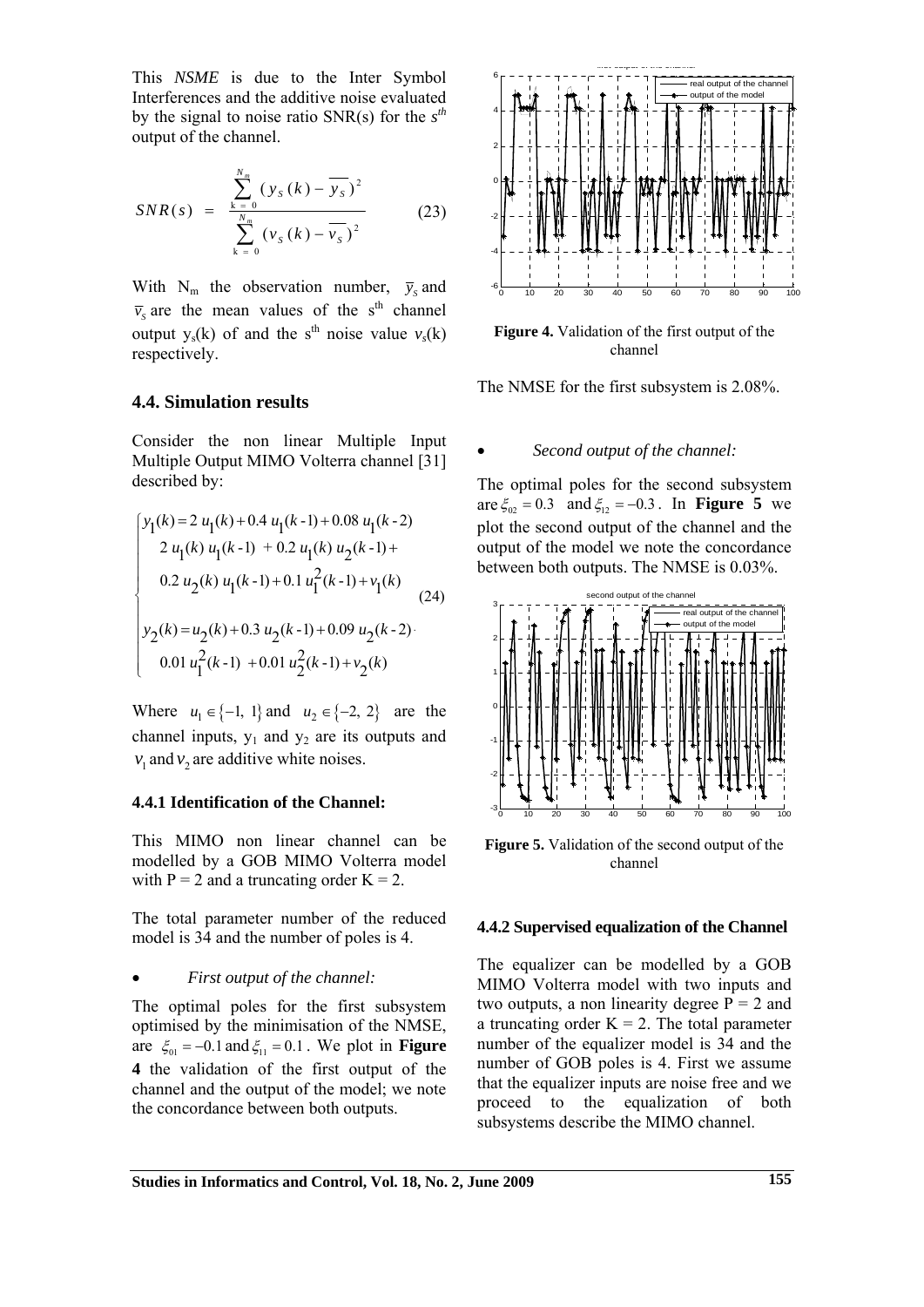### • *First input equalization:*

The poles of the first subsystem of the equalizer are  $\xi_{01} = -0.2$  and  $\xi_{11} = -0.1$  and the NMSE is 3.36%. In **Figure 6** we plot the first source of the channel and the first output of the equalizer we note the similarity between both signals.



**Figure 6.** Validation of the first equalizer output

#### • *Second input Equalization:*

The poles of the second equalizer subsystem are  $\xi_{02} = 0$  and  $\xi_{12} = -0.3$ , the NMSE is equal to 0.11%. **Figure 7** plots the second channel input and the second output equalizer and both signal fit each other.



**Figure 7.** Validation of the second equalizer output

To test the effect of additive noise to the equalizer input on the equalizer behaviour we assume that the channel outputs are composed of an additive noise and a signal with  $SNR(s)=20$ .

For the first subsystem, the GOB poles are  $\xi_{01} = 0.1$  and  $\xi_{11} = -0.1$ . The NMSE is 14.62%, **Figure 8** draws the first channel



**Figure 8.** Validation of the first equalizer output

The second subsystem poles  $\xi_{02} = 0.1$ and  $\xi_{12} = -0.3$  and the corresponding NMSE is 1.88%. **Figure 9** displays the second channel input and the second equalizer output.



**Figure 9.** Validation of the second equalizer output

# **5. Conclusion**

In this paper we have proposed a MIMO supervised equalizer based on GOB MIMO Volterra model for a Multi Input Multi Output non linear communication channel. The equalizer synthesised is tested in simulation on numerical example to resituate inputs of two input two output non linear communication channel and results are satisfactory. Simulations are carried out to evaluate the equalizer performances and the influence of an additive noise on these performances.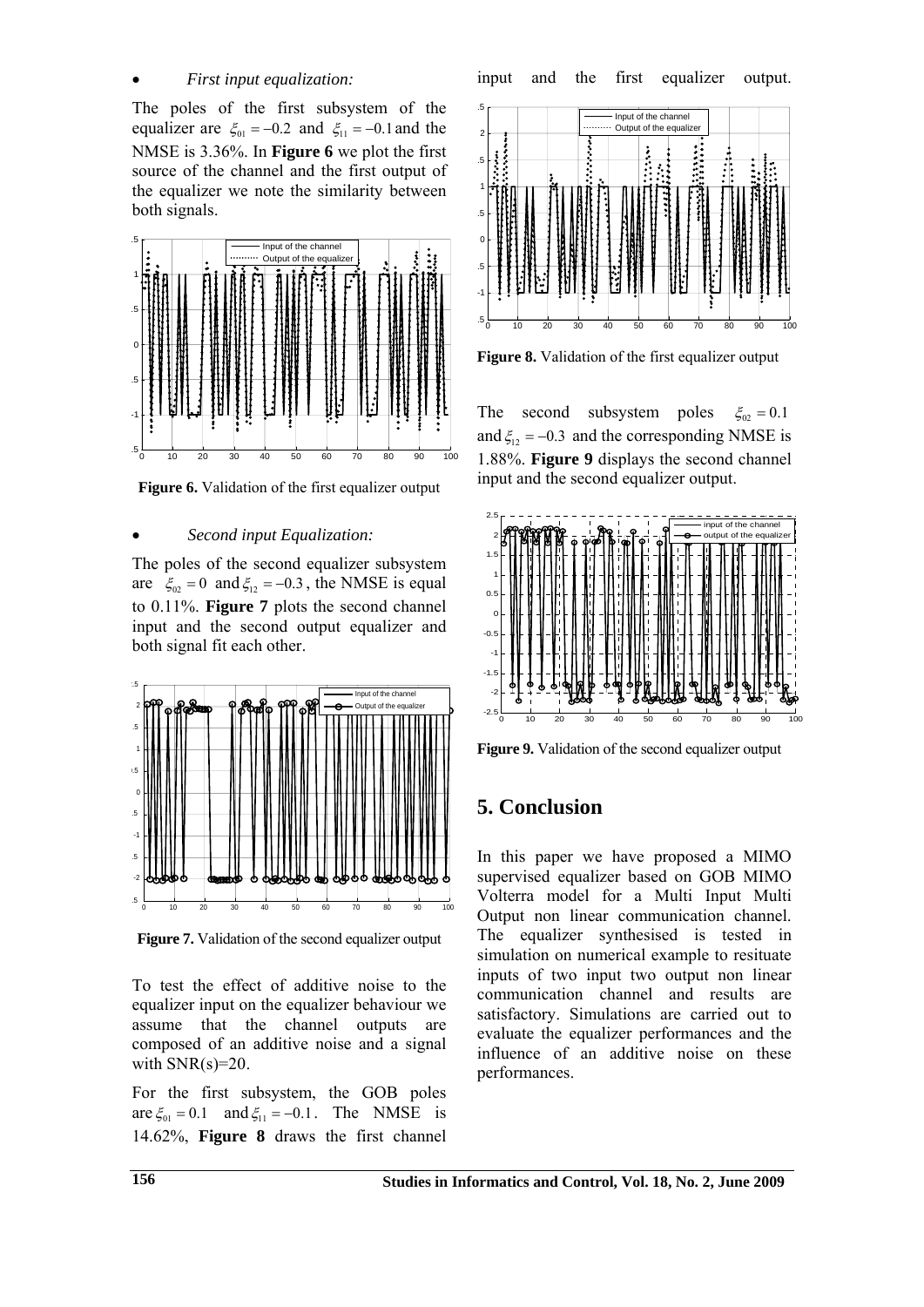## **REFERENCES**

- 1. A. B. AMOR and M. HASSANI, **Reduced Volterra Model of Non Lineair MIMO Systems with decoupled outputs**, 3rd International Symposium on Communication, Control and Signal Processing ISCCSP 2008.
- 2. M. BOULOUIRD, 2001, **Etude de méthodes d'égalisation de canaux pour les communications numériques**. Mémoire, Faculté des sciences Semlalia, Université Cadi Ayyad, Marrakech, Maroc.
- 3. BOYD, L. CHUA, **Fading memory and the problem of approximating nonlinear operators with Volterra series**, IEEE Trans. Circuits Systems 32 (11) (1985), pp. 1150–1161.
- 4. CAMPELLO, R.J.G.B., W. C. AMARAL and G. FAVIER, **Optimal Laguerre series expansion of discrete Volterra models**, Proceedings of the European Control Conference (ECC), Porto, Portugal, 2001, pp. 372–377.
- 5. CAMPELLO, R.J.G.B., G. FAVIER and W. C. AMARAL, **Optimal expansions of discrete-time Volterra models using Laguerre functions**, Automatica (2004), 40, pp. 815–822.
- 6. CAMPELLO, R.J.G.B., W. C. AMARAL and G. FAVIER, **A note on the optimal expansion of Volterra models using Laguerre functions***,* Automatica 42  $(2006)$ , pp.  $689 - 693$ .
- 7. CARROLL, J. D. and J. CHANG, **Analysis of individual differences in multidimensional scaling via an** *n***-way generalization of "Eckart-Young" decomposition**. Psychometrika, 35(3):2, 1970, pp. 83–319.
- 8. CHANG, H.H., C.L. NIKIAS and A.N. VENETSANOPOULOS, **Reconfigurable systolic array implementation of quadratic filters**, IEEE Tr. Circuits and Systems*,* vol. CAS-33 (1986), pp. 845–847.
- 9. CHANG, H.H., C.L. NIKIAS and A.N. VENETSANOPOULOS, **Efficient implementations of quadratic filters**, IEEE Tr. Acoustics, Speech, Signal Process., vol. ASSP-34 (1986), pp. 1511– 1528.
- 10. K. FEHER, **Digital Communications—Satellite/Earth Station Engineering**, Prentice-Hall, Englewood Cliffs, NJ, 1993.
- 11. FERNANDES, C. A. R., G. FAVIER and J.C.M. MOTA, **Blind tensor-based identification of memoryless multiuser Volterra channels using SOS and modulation codes**, EUSIPCO, Poznan, Poland, Sept. 3-7, 2007.
- 12. FERNANDES, C. A. R., G. FAVIER and J.C.M. MOTA, **Blind source separation and identification of nonlinear multiuser channels using second order statistics and modulation codes**, in IEEE Signal Processing Advances in Wireless Communications (SPAWC) workshop, Helsinki, Finland, 17-20 Jun. 2007.
- 13. FERNANDES, C. A. R., G. FAVIER and J.C.M. MOTA, **Input Orthogonalization Methods for Third-Order MIMO Volterra Channel Identification**, Colloque GRETSI, 11-14 Septembre 2007, Troyes.
- 14. FERNANDO, X.N., A. SESAY, **Adaptive asymmetric linearization of radio over fiber links for wireless access**, IEEE Trans. Vehicular Technol. 51 (6) (2002), pp. 1576–1586.
- 15. GIANNAKIS, G., E. SERPEDIN, **A bibliography on nonlinear system identification**, Signal Processing 81 (3) (2001), pp. 533–580.
- 16. HACIOGLU, R., G. WILLIAMSON, R**educed complexity Volterra models for nonlinear system identification**, Eurasip J. Appl. Signal Process. 4 (2001), pp. 257–265.
- 17. HARSHMAN, R. A., **Foundations of the PARAFAC procedure: Model and**